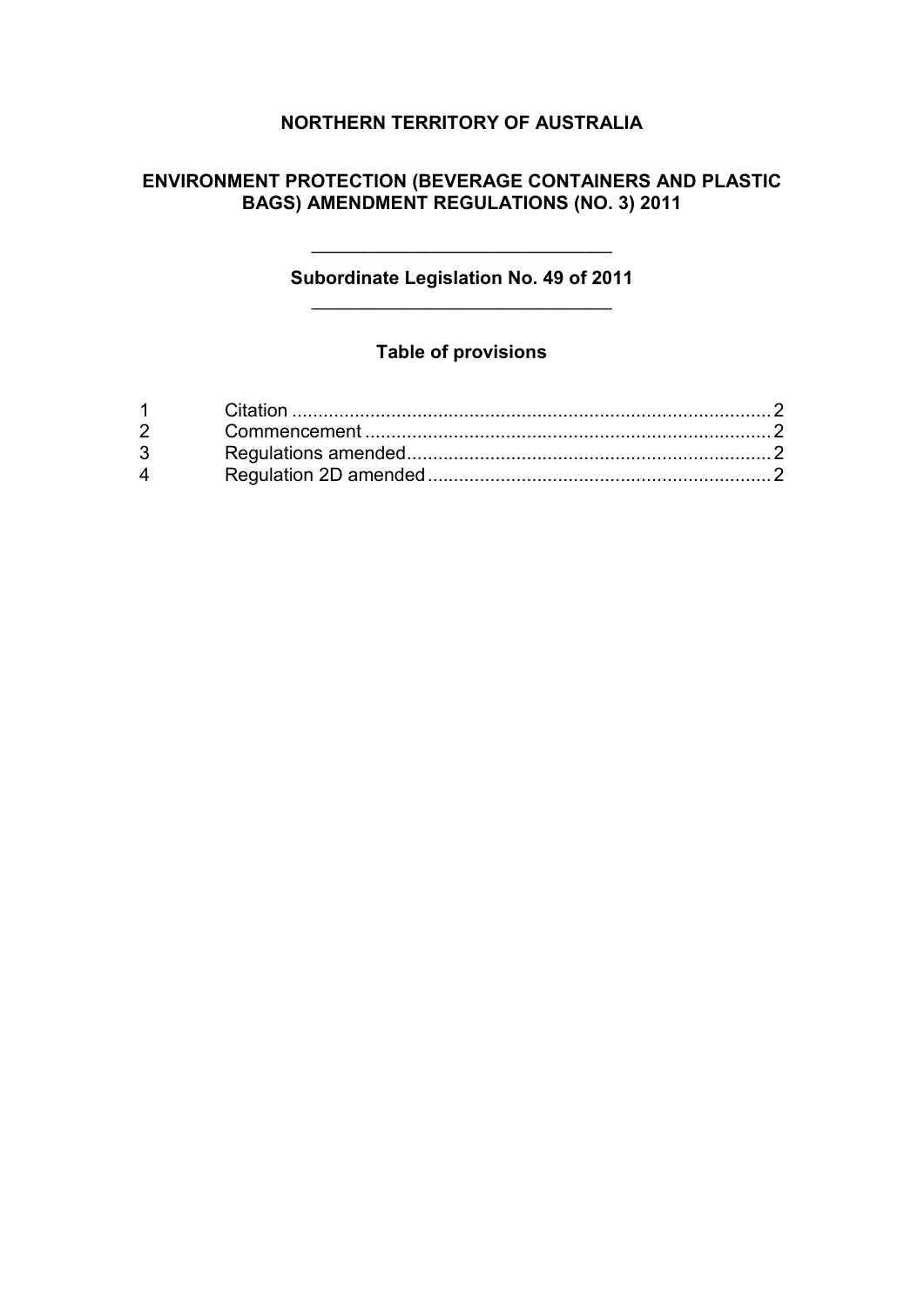

# **NORTHERN TERRITORY OF AUSTRALIA** \_\_\_\_\_\_\_\_\_\_\_\_\_\_\_\_\_\_\_\_\_\_\_\_\_\_\_\_\_

## **Subordinate Legislation No. 49 of 2011** \_\_\_\_\_\_\_\_\_\_\_\_\_\_\_\_\_\_\_\_\_\_\_\_\_\_\_\_\_

## *Environment Protection (Beverage Containers and Plastic Bags) Amendment Regulations (No. 3) 2011*

I, Sally Gordon Thomas, Administrator of the Northern Territory of Australia, acting with the advice of the Executive Council, make the following regulations under the *Environment Protection (Beverage Containers and Plastic Bags) Act*.

Dated 15 November 2011

S. G. THOMAS **Administrator** 

By Her Honour's Command

C. B. BURNS Minister for Education and Training acting for Minister for Natural Resources, Environment and Heritage

\* Notified in the *Northern Territory Government Gazette* on 23 November 2011.